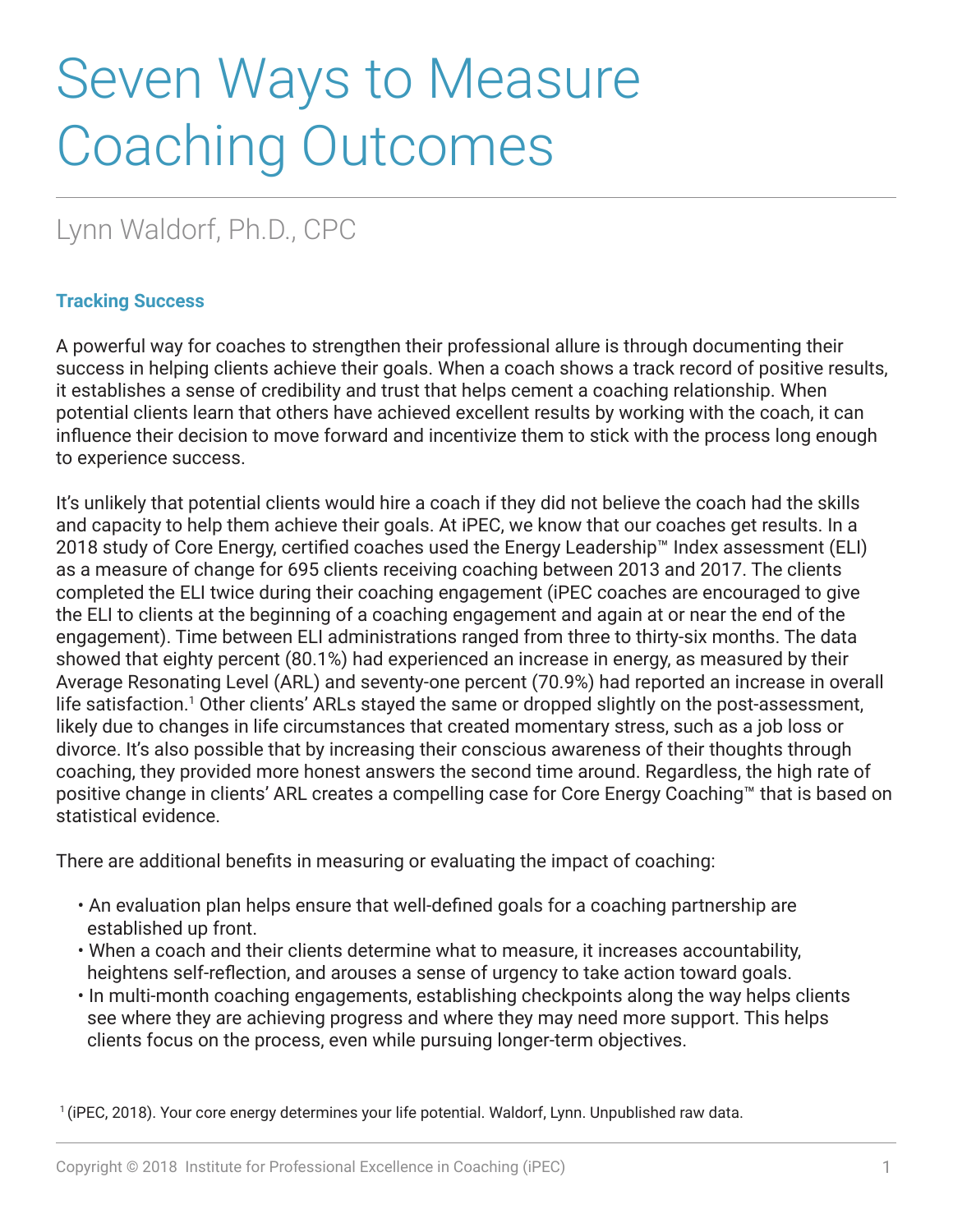- At the end of a coaching engagement, reviewing the outcomes can help clients realize the whole of their progress and more accurately assess the total value of coaching.
- Sharing positive results can raise a coach's confidence in their own capabilities while enhancing their image and reputation as an expert.

For coaches who have no background in statistics or evaluation, measuring the results of one-onone coaching sessions can seem like a daunting task. However, in most cases, it can be a relatively simple process:

- **(1)** Goals for the coaching partnership are determined,
- **(2)** Tools are selected to measure the extent to which the goals are met,
- **(3)** Data is gathered at appropriate intervals,
- **(4)** The resulting information is analyzed and interpreted, and
- **(5)** The outcomes are shared with the client.

Typically, the client's goals and degree of interest in tracking progress are used to determine what gets measured. In addition, coaches may wish to collect feedback on the effectiveness of their work with their clients. Whatever method is used, it's critical to obtain buy-in up front so clients will complete the required assessments promptly during the data collection period.

In business and executive coaching, a multi-level evaluation can be used to document the personal and professional transformation of leaders and team members, plus calculate the impact of the coaching program on the bottom line. The results help decision-makers justify the investment in coaching over other professional development investments. Due to the increased complexity of measuring the effects of coaching on business and the return on investment, corporate coaches who lack a background in evaluation may want to work with a qualified evaluator to develop an effective plan and choose appropriate instruments.

### **Effective Tools and Strategies**

There are a variety of tools that can be used to document the tangible and intangible effects of coaching. Here are seven methods that iPEC coaches can use as a starting point in developing a personalized system of collecting evidence that demonstrates their effectiveness.

**1. Testimonials.** A simple way to collect evidence on the success of coaching is to ask clients for a testimonial. A heartfelt expression of gratitude from someone who has experienced a life-altering transformation or achieved an important goal can be a powerful credibility booster. Testimonials are excellent marketing tools with a multitude of applications. They can be listed on a website or landing page, adapted for email marketing, shared in blogs, printed on flyers, included on book covers, and reformatted for social media posts, to name just a few ideas. For these reasons, it is useful to collect as many testimonials as possible.

To get stronger, more specific testimonials, ask your client to not only describe in one or two sentences how your coaching helped them, but also state their pre-coaching situation and the tangible results they achieved. For example, if you are a relationship coach, your client could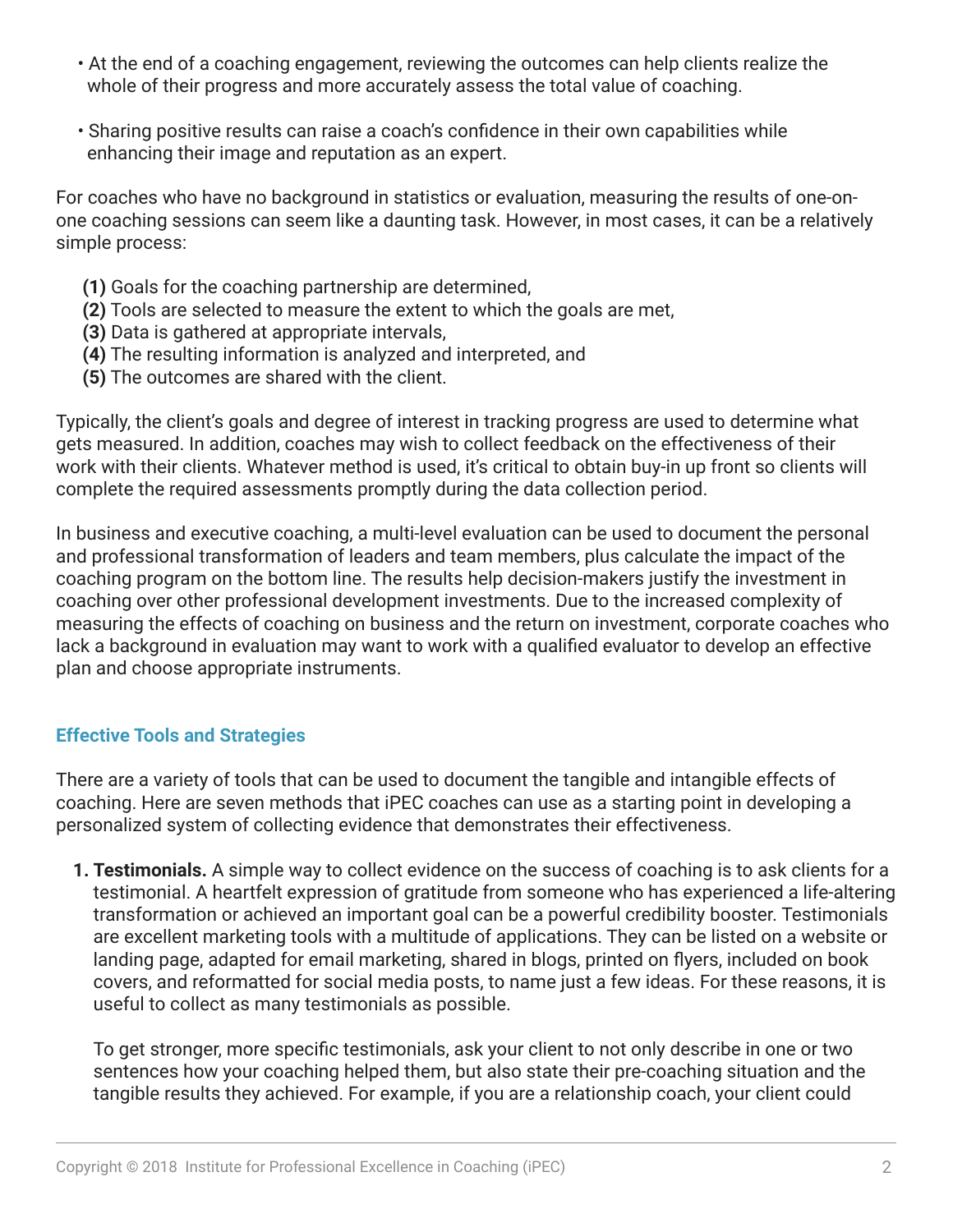describe how you helped her improve her self-confidence and how, six months later, she met her life partner (and how these two are connected). If you are a health and wellness coach, your client could describe how you helped him reduce stress and anxiety, have more fun at work, and as a result, be seen as a positive force and get promoted. Also, you will want to get written permission before including a client's name or location with their testimonial in print or online.

**2. Client Satisfaction Survey.** Another way to document a client's satisfaction is by having them complete a short survey at the end of the coaching engagement. If you are meeting in person, it's best to supply a pen and paper survey to complete that day. You can also use an online version and send it after the fact, but the completion rate is typically much lower.

A client satisfaction survey ideally consists of no more than 10 items to avoid response fatigue. On the survey, ask your client to rate their level of satisfaction with several aspects of their coaching experience. The items generally use a rating scale or may ask for short, written responses. Examples of items from client satisfaction surveys are:

- *On a scale of 1 to 5, with 1 being "completely dissatisfied" to 5 being "completely satisfied," how satisfied are you with your coach's effort to listen and understand your challenges and goals?*
- *How satisfied are you with your coach's ability to help you get to the bottom of things and shift your understanding of your challenges?*
- *How satisfied are you with the progress you have made toward achieving your goal?*

The items on the survey should primarily reflect the objectives of the coaching agreement, but a coach can also use the satisfaction survey to learn about their level of effectiveness as an agent of change. Asking a client to complete a satisfaction survey halfway through a coaching contract can also be helpful in improving or re-directing the relationship if needed. There is a broader application as well. A coach can collect the same data from many clients, determine the average rating for each item, and use the results in marketing materials to enhance their credibility.

**3. Learning Outcome Questionnaire.** If a client's goals include acquiring knowledge or new skills, or if the outcomes reflect a new attitude or perspective, you can develop a simple questionnaire to capture those gains. In this situation, the items would primarily be open-ended, encouraging a client to provide written details about their experiences. Some examples are*: How have your communication skills improved through coaching? How have you altered your approach to time management?* You can also include a performance measure that uses a rating scale of 1 to 5 or 1 to 10 to gain a more comprehensive picture of the impact of coaching. Hint: be sure to define your scales  $(1 = ... 5 = ...)!$ 

If a client is using iPEC's client materials (Energy Leadership Development System™ (ELDS), the Law of Being™, COR.E Dynamics™ workbooks, or the companion program for Bruce D Schneider's book, *Uncovering the Life of Your Dreams*), or any courses you've created, the questionnaire could include one or two items based on their assignments from each section. Clients will appreciate being able to refer to the materials and their notes when responding.

Another way to document learning outcomes is to interview clients, record their comments, and have them transcribed. It is best to collect this type of evidence as clients finish each segment, when the information is freshest in their minds. Their answers provide the data for writing a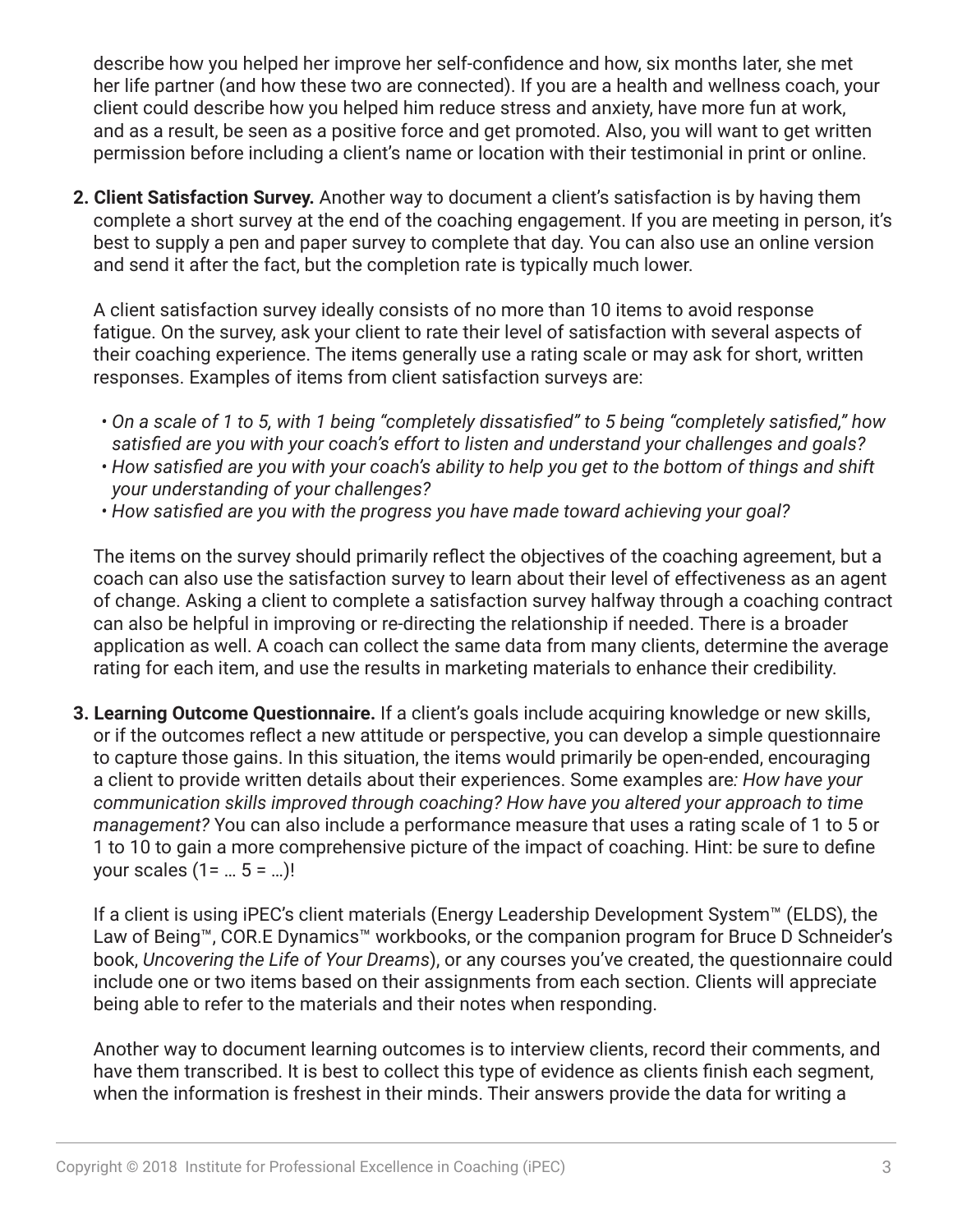summary brief of what they learned and will continue to function as a reminder of the value received from their coaching experience long after it is over. It could eventually result in repeat business.

**4. Repeated Measure Self-Rated Surveys.** A more accurate way of documenting the change in a client's knowledge, attitudes, and perspectives over the course of the coaching engagement is to have a client complete a brief self-rating survey at specified intervals to denote progress. In this case, the survey would include items that reflect the goals and objectives of the coaching agreement.

The Wheel of Life or Leadership Wheel might be appropriate tools to use for a repeated measure. Essentially, any of the wheels that reflect a client's desired outcomes can be used. If a client is working on one topic, the coach and client can use a blank wheel and decide on the criteria to be measured, customizing the assessment process.

Once the instrument is created or selected, the client would typically complete it at the beginning of your work together to establish a baseline for measuring growth. The client would complete it again in the middle and end of the coaching engagement to compare their ratings. It could also be completed bi-monthly or quarterly, depending on the length and intent of the coaching agreement. If the results from a periodic assessment indicate they are not making desired progress, it's a good time to talk about what is holding them back and what they would like to do about it.

You can create a customized repeated measure survey that can be used to track mastery or performance goals, depending on a client's interests. It can cover any number of criteria or performance factors, but it's important to be realistic about whether the factors are being affected by the coaching relationship. Ten to fifteen items are generally more than enough. To complete the survey, clients rate each item using a five-point rating scale. For a more fine-grained analysis, try a 7 or 10-point scale. Here are some examples of items you could use in a repeat measure survey for someone working with you on communication:

*On a scale of 1 to 7 (1= poor, 7=excellent), please rate your ability to clearly communicate your message:*

- *During face-to-face interactions*
- *In emails*
- *(Insert other situations on which you and your client are working)*

It is best if repeated measure surveys or assessments take no more than 10 to 15 minutes to complete, to keep a client's interest high. Progress becomes self-evident when results are compared over time, across all surveys.

**5. Energy Leadership Index™.** If a client wants to work on raising their energy and expanding their consciousness, the Energy Leadership Index (ELI) assessment can be used to measure their progress. The ELI is a scientifically validated instrument that measures a person's energetic makeup. It is commonly used as a baseline assessment, to help determine the focus for a coaching relationship and to introduce the seven levels of energy. The ELI can also provide excellent comparative data if a client re-takes it at the mid-point and/or end of a shorter coaching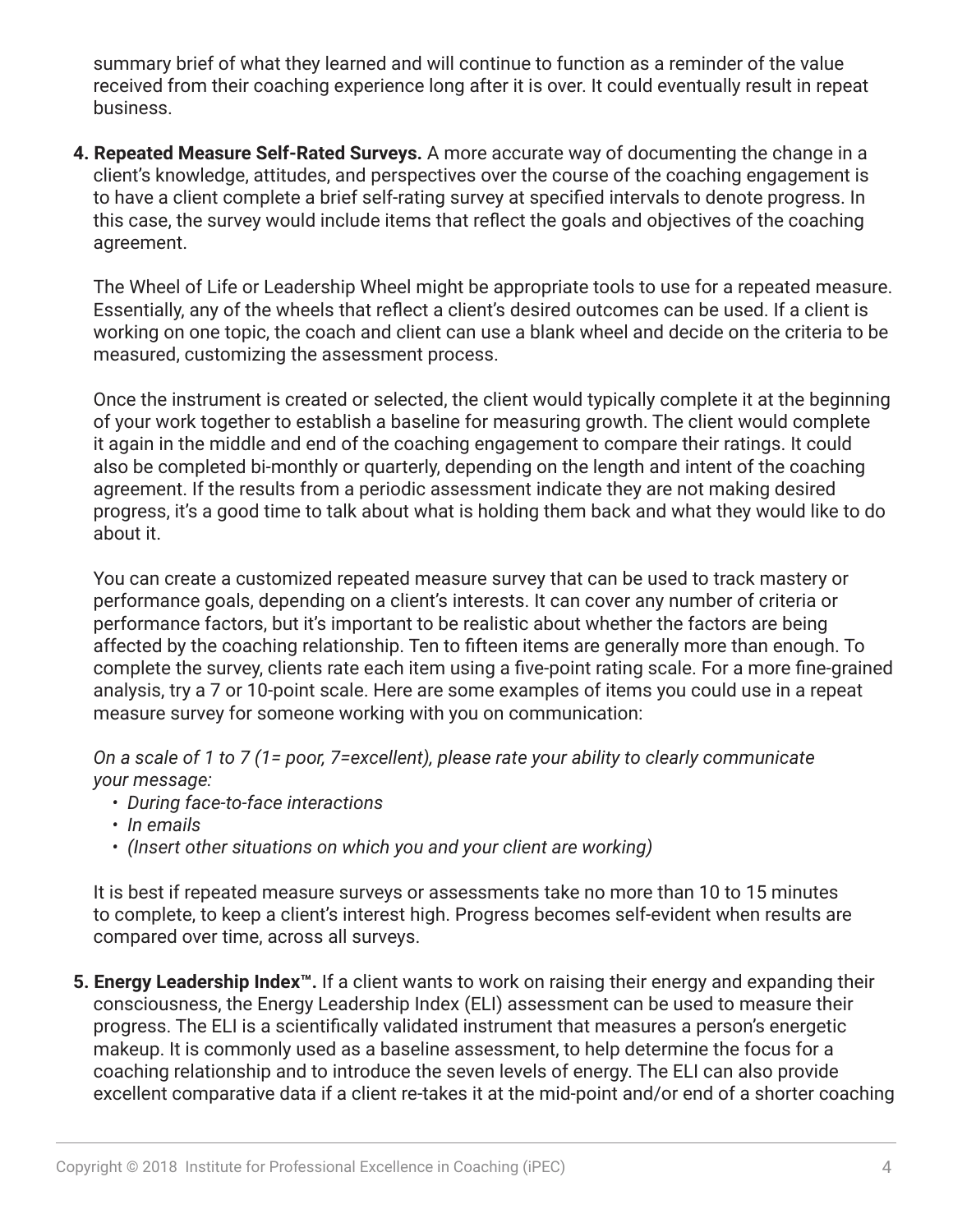engagement as a post-comparison. It's a good idea to allow at least six months of coaching sessions between an ELI pre-assessment and post-assessment to obtain the best comparative results.

Key points to compare with regard to repeated ELIs are the change in a client's ARL and in the amount of anabolic and catabolic energy expressed in their Energetic Profile and Energetic Stress Reaction charts. A change in ARL indicates a shift in perspective has occurred. Even a small, positive change can be life-altering if it affects a person's thoughts, emotional responses, and subsequent behavior. While it's possible for clients working with an iPEC-trained coach to experience a notable energy shift relatively quickly, the research shows that a significant and sustained change in ARL (an increase of .05 or more) is more predictable after 12 weekly coaching sessions. Note: It is rare, but not unheard of, that a client sees a drop in ARL or an increase in catabolic energy. This could be due to a change in the client's life circumstances (job loss, illness, divorce, etc.), or to more awareness and thus more realistic answers to the items on the ELI. This does not mean that coaching didn't work!

The ELI assessment includes 14 items measuring aspects of life satisfaction. Similar to the Wheel of Life, pre/post self-ratings of the 14 items reveal where positive changes have occurred in different areas of their life as a result of coaching and can help identify additional areas for growth.

**6. SCOPE.** In 2016, iPEC launched a free mobile app called SCOPE (Specific Current Operational Profile of Energy) that measures energy in the moment and can be used to enhance a client's ability to consciously increase their energy and performance potential ahead of a specific task or activity. A client opens the app and answers 39 quick-response items that indicate which energy levels they are experiencing as well as measure their level of energetic engagement, or "Performance Factor," regarding an upcoming task. The higher their Performance Factor, the more likely the client will perform to the best of their ability. The tool assesses which factors (spiritual, mental, emotional, physical, social, and/or environmental) are influencing a person's energy in the moment and provides some strategies for raising one's energy. After the activity or event, the client can then complete a follow-up SCOPE, while focusing on what they felt while it was happening.

By tracking the results of repeated SCOPE assessments over time, it's possible to measure the increase in energy and change in performance associated with using the app as a tool for selfreflection and growth. It is also key in understanding what factors affect performance. The app is available as a free download in app stores (search for "iPEC SCOPE"). While anyone can use the SCOPE app, coaches must complete the COR.E Dynamics graduate program and pay a small monthly fee to access client results and to gain full access to tracking and reporting capabilities.

**7. Performance Assessments.** A performance or outcome assessment is used to record actions taken by a client toward a stated goal and the outcomes achieved by the end of the coaching engagement. The point is to record what ultimately occurred as a result of coaching. *Did they win the violin competition? Find a new relationship? Lose ten pounds? Get a promotion or new job? Improve their communication skills?* Consider a weight loss coach who has baseline and periodic progress data that shows that eighty percent of clients who coached with him for a year